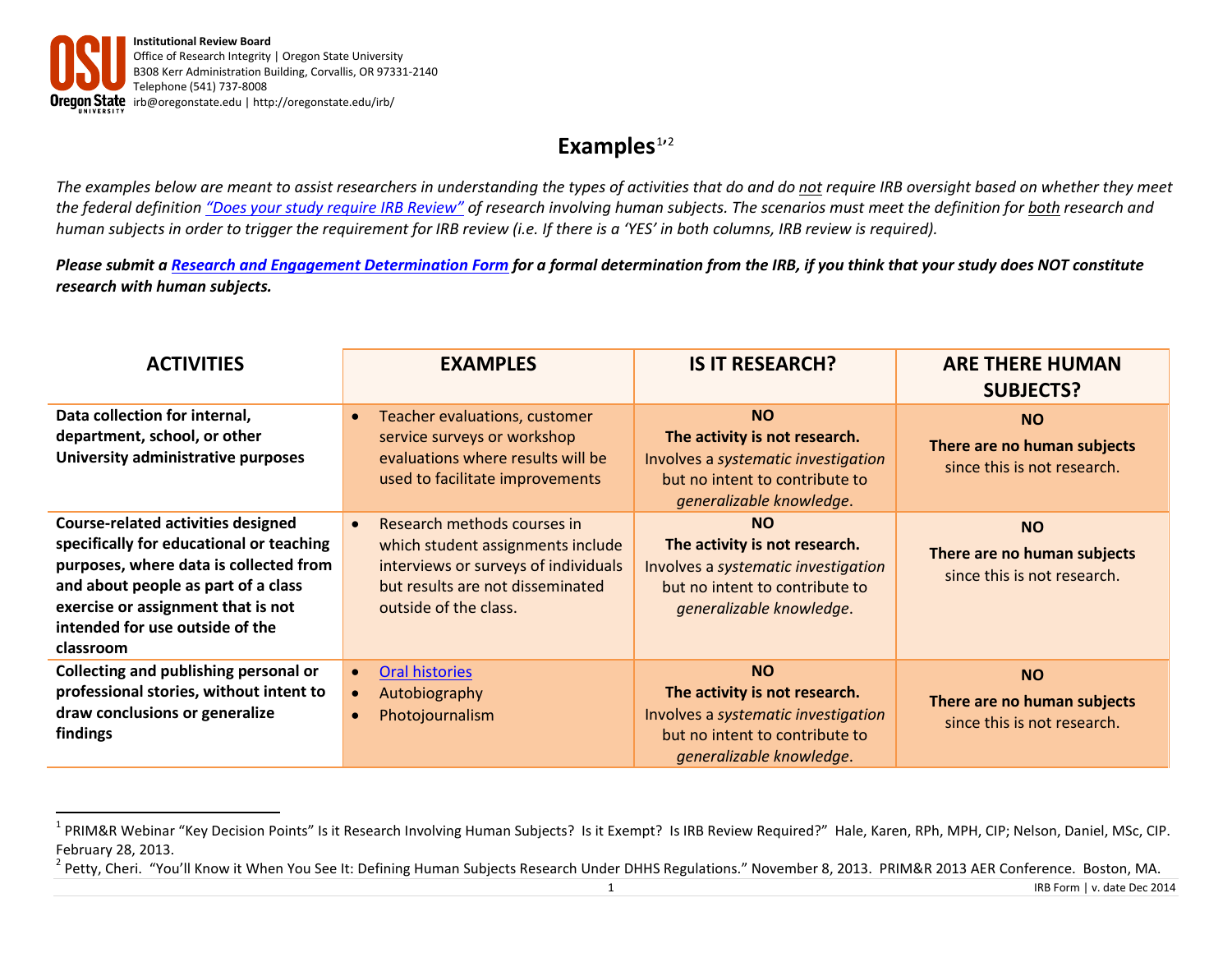

| Carrying out fee based services<br>without the expectation of academic<br>recognition or co-authorship or data<br>ownership                                                                                                                                | <b>Personnel studies</b><br>$\bullet$<br>Cost-benefit analyses<br>$\bullet$<br><b>Customer satisfaction studies</b><br>$\bullet$<br><b>Biological sample processing</b><br>$\bullet$                                                                                                                                                                                                                                                                                                                                                                                                                                                                                                                                                                                                   | <b>NO</b><br>The activity is not research.<br>Involves a systematic investigation<br>but no intent to contribute to<br>generalizable knowledge.                                                                                                                                                                                                                                         | <b>NO</b><br>There are no human subjects<br>since this is not research. |
|------------------------------------------------------------------------------------------------------------------------------------------------------------------------------------------------------------------------------------------------------------|----------------------------------------------------------------------------------------------------------------------------------------------------------------------------------------------------------------------------------------------------------------------------------------------------------------------------------------------------------------------------------------------------------------------------------------------------------------------------------------------------------------------------------------------------------------------------------------------------------------------------------------------------------------------------------------------------------------------------------------------------------------------------------------|-----------------------------------------------------------------------------------------------------------------------------------------------------------------------------------------------------------------------------------------------------------------------------------------------------------------------------------------------------------------------------------------|-------------------------------------------------------------------------|
| Case studies (n=1) or outcomes of only<br>one individual that is published or<br>presented                                                                                                                                                                 | Interviews or data collected from<br>$\bullet$<br>only one individual.                                                                                                                                                                                                                                                                                                                                                                                                                                                                                                                                                                                                                                                                                                                 | <b>NO</b><br>The activity is not research.<br>Involves a systematic investigation<br>but no intent to contribute to<br>generalizable knowledge.                                                                                                                                                                                                                                         | <b>NO</b><br>There are no human subjects<br>since this is not research. |
| Institutional research (research<br>conducted about the institution) that<br>involves data collection, analysis, or<br>reporting about educational,<br>administrative, or other aspects of<br>OSU for either internal improvement<br>or external reporting | Analysis of graduation rates by<br>$\bullet$<br>gender, age or race for reporting<br>purposes<br>Analysis of student success in a<br>$\bullet$<br>specific department or course for<br>program improvement purposes<br>Analysis of student tests or work<br>$\bullet$<br>samples to assess student<br>outcomes for intra-departmental<br>reporting<br>Analysis of institutional databases<br>$\bullet$<br>or archival materials to inform<br>such issues as:<br>enrollment management<br>$\circ$<br>faculty or staff planning<br>$\circ$<br>space planning and<br>$\circ$<br>utilization<br>Focus groups, surveys or<br>$\bullet$<br>interviews with faculty or students<br>intended to evaluate and improve<br>programs or services provided by<br>the institution or to assess needs | <b>NO</b><br>The activity is not research.<br>Involves a systematic investigation<br>but no intent to contribute to<br>generalizable knowledge.<br>Institutional research is specific<br>and applied. It is not intended to<br>generate theory, provide results<br>that will be generalized beyond<br>OSU, or advance knowledge. It is<br>intended to be of direct, practical<br>value. | <b>NO</b><br>There are no human subjects<br>since this is not research. |
| Program improvement or evaluation<br>projects where the use of results is                                                                                                                                                                                  | Internal reporting of assessments<br>$\bullet$<br>of community education or                                                                                                                                                                                                                                                                                                                                                                                                                                                                                                                                                                                                                                                                                                            | <b>NO</b><br>The activity is not research.                                                                                                                                                                                                                                                                                                                                              | <b>NO</b><br>There are no human subjects                                |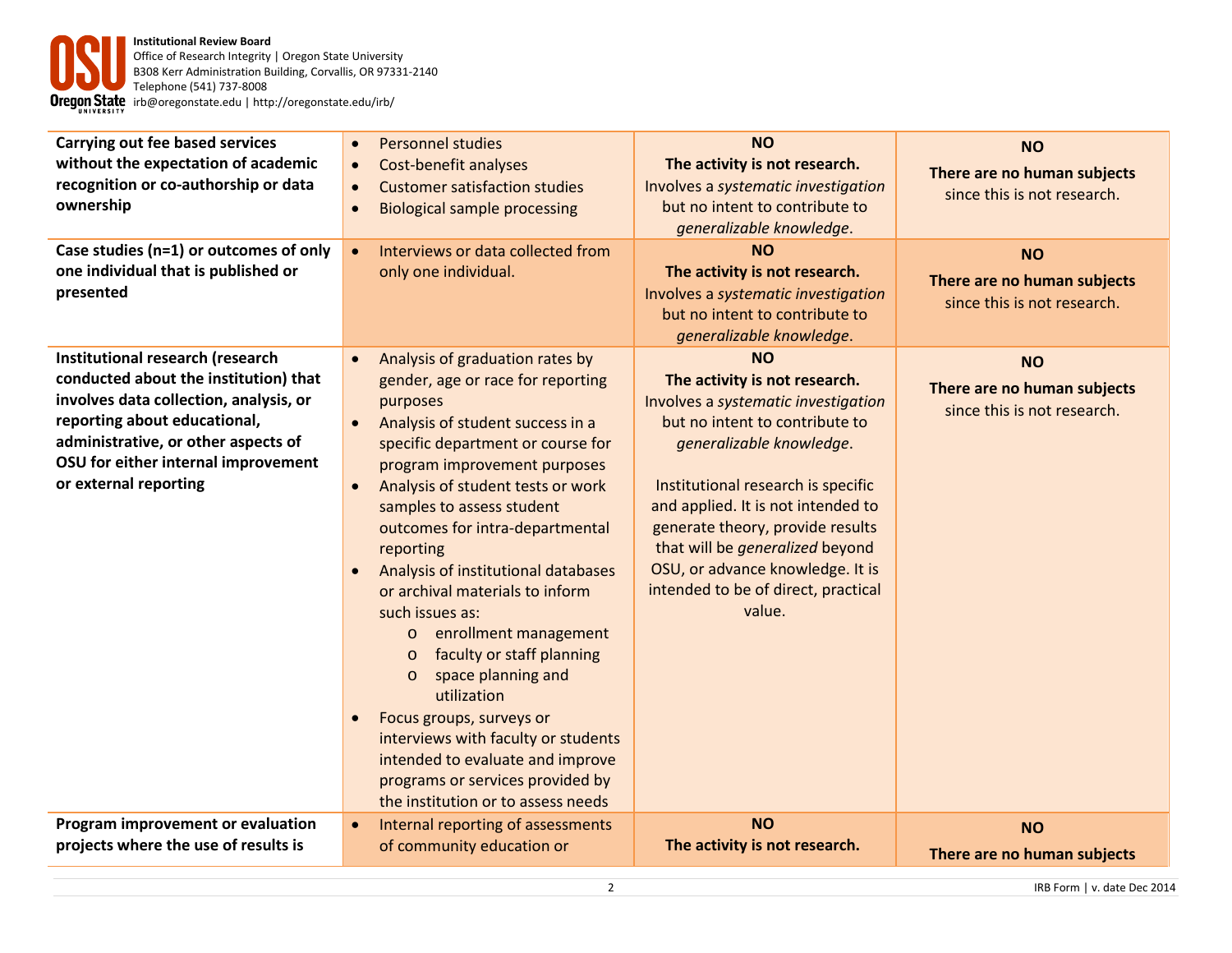| restricted to informing the<br>implementation or content of the<br>program                        | programs, i.e.,<br>o survey results from senior<br>center participants<br>physical activity levels of<br>$\circ$<br>participants in a walking<br>program<br>Data collected to fulfill reporting<br>$\bullet$<br>requirements of a state agency<br>funding a specific program or<br>project<br><b>Collection of information from</b><br>$\bullet$<br>individuals to inform decision<br>making<br>The collection and analysis of data<br>$\bullet$<br>used to assess and improve a<br>program with the intent of,<br>publishing the original analysis and<br>results are presented as quality<br>improvement, not research | Involves a systematic investigation<br>but the findings are not<br>generalizable beyond the program<br>under study.<br>If the findings will be generalizable<br>beyond the program under study<br>through the reexamination or new<br>analysis of the data derived from<br>the quality improvement project,<br>the activity now constitutes<br>research. | since this is not research.<br>However, depending on whether or<br>not subject identifiers are<br>maintained, the research may not<br>involve human subjects as there is<br>no interaction or intervention or<br>identifiable, private information.<br>Submit a determination form. |
|---------------------------------------------------------------------------------------------------|--------------------------------------------------------------------------------------------------------------------------------------------------------------------------------------------------------------------------------------------------------------------------------------------------------------------------------------------------------------------------------------------------------------------------------------------------------------------------------------------------------------------------------------------------------------------------------------------------------------------------|----------------------------------------------------------------------------------------------------------------------------------------------------------------------------------------------------------------------------------------------------------------------------------------------------------------------------------------------------------|-------------------------------------------------------------------------------------------------------------------------------------------------------------------------------------------------------------------------------------------------------------------------------------|
| <b>Searches of existing literature</b>                                                            | Review of public meeting minutes<br>$\bullet$<br>Review of published journal or<br>$\bullet$<br>newspaper articles<br><b>Review of historical records</b><br>$\bullet$<br>Review of public websites<br>$\bullet$                                                                                                                                                                                                                                                                                                                                                                                                         | <b>YES</b><br>The activity is research<br>It is a systematic<br>investigation designed to<br>develop or contribute to<br>generalizable knowledge.                                                                                                                                                                                                        | <b>NO</b><br>There are no human subjects There<br>is no interaction or intervention and<br>the data are publically available<br>rather than private.                                                                                                                                |
| Research projects that involve the use<br>of publicly available data to analyze<br>public figures | Analysis of public meeting minutes<br>$\bullet$<br>Analysis of local crime or poverty<br>$\bullet$<br>statistics                                                                                                                                                                                                                                                                                                                                                                                                                                                                                                         | <b>YES</b><br>The activity is research<br>It is a systematic<br>investigation designed to<br>develop or contribute to<br>generalizable knowledge.                                                                                                                                                                                                        | <b>NO</b><br>There are no human subjects There<br>is no interaction or intervention and<br>the data are publically available<br>rather than private.                                                                                                                                |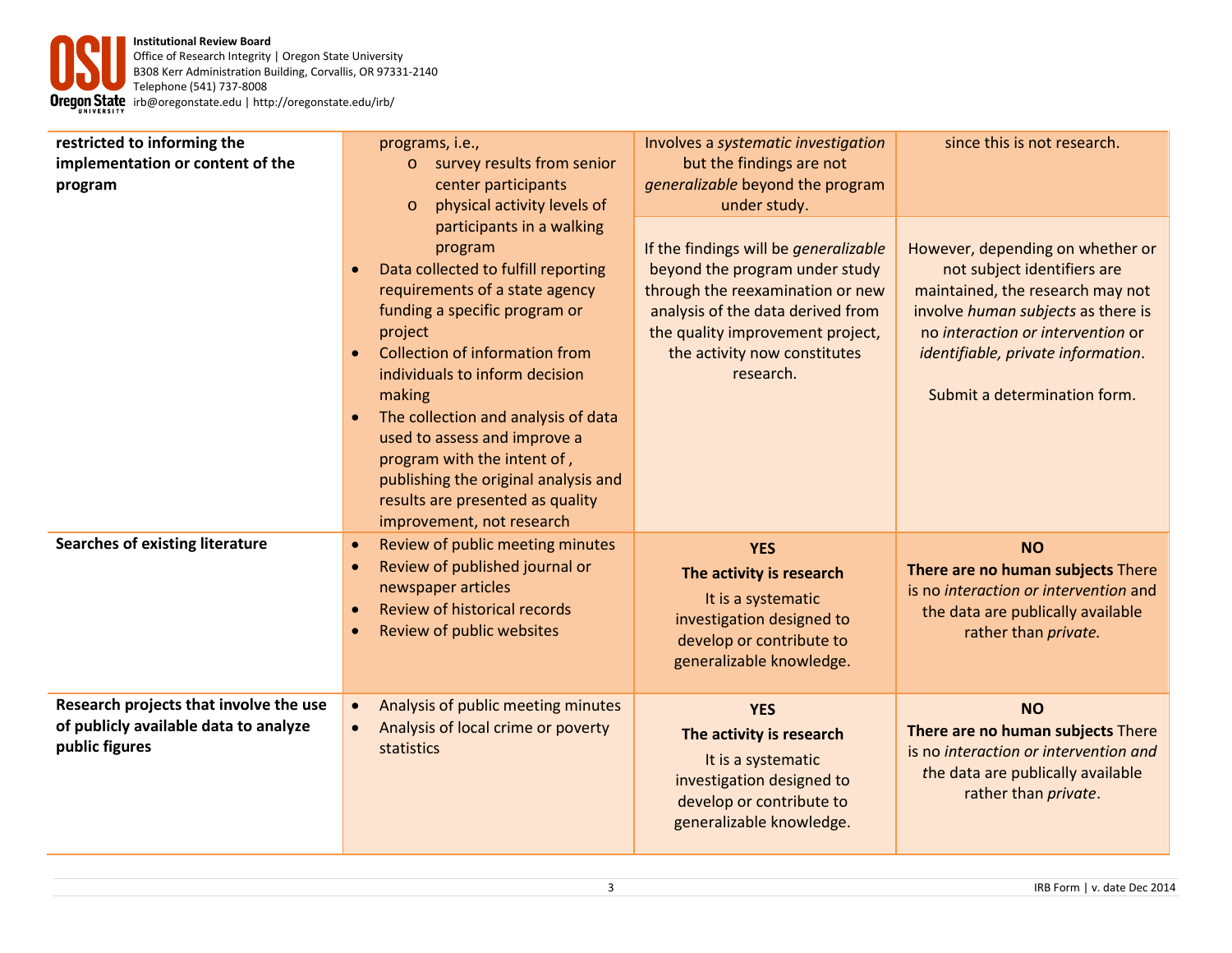| Research involving data about or<br>samples from deceased individuals                                                                                                                                | Analysis of cadaveric tissue<br>$\bullet$<br>Review of death certificates<br>$\bullet$                                                                                                                                                                                                                                                                                | <b>YES</b><br>The activity is research<br>It is a systematic<br>investigation designed to<br>develop or contribute to<br>generalizable knowledge. | <b>NO</b><br>There are no human subjects Not a<br>living individual about whom data or<br>private identifiable information is<br>collected.                                                                                                                                                              |
|------------------------------------------------------------------------------------------------------------------------------------------------------------------------------------------------------|-----------------------------------------------------------------------------------------------------------------------------------------------------------------------------------------------------------------------------------------------------------------------------------------------------------------------------------------------------------------------|---------------------------------------------------------------------------------------------------------------------------------------------------|----------------------------------------------------------------------------------------------------------------------------------------------------------------------------------------------------------------------------------------------------------------------------------------------------------|
| <b>Fact-collecting interviews of</b><br>individuals where all questions focus<br>on process, objects, products, or<br>policies, rather than an individual's<br>attitudes, behaviors, or perspectives | Canvassing librarians to determine<br>$\bullet$<br>the differences between inter-<br>library loan policies or rising<br>journal costs<br>Interviewing farmers about their<br>$\bullet$<br>animals<br>Audit of the physical activity<br>$\bullet$<br>features in a community<br>Interviewing managers about their<br>$\bullet$<br>company's manufacturing<br>processes | <b>YES</b><br>The activity is research<br>It is a systematic<br>investigation designed to<br>develop or contribute to<br>generalizable knowledge. | <b>NO</b><br>There are no human subjects<br>Research questions are focused on<br>objects, products or processes and<br>not about the individual providing<br>the information<br><b>NOTE:</b> Opinion based inquiry is<br>considered to be about the<br><i>individual</i> and would require IRB<br>review |

| <b>CASES</b>                                                                                                                                                                                                                                                                                                                                                                                                                                                 | <b>IS IT RESEARCH?</b>                                                                                     | <b>ARE THERE HUMAN</b><br><b>SUBJECTS?</b>                              |
|--------------------------------------------------------------------------------------------------------------------------------------------------------------------------------------------------------------------------------------------------------------------------------------------------------------------------------------------------------------------------------------------------------------------------------------------------------------|------------------------------------------------------------------------------------------------------------|-------------------------------------------------------------------------|
| A faculty member helps a colleague at another institution develop a survey<br>given to the colleague's students. Students are asked for feedback on the<br>course content, assignments, and tests. (Providing names on the survey is<br>optional.) The faculty member will also help to analyze the survey results;<br>names (if any) will not be removed before surveys are sent to the faculty<br>member. Results will be used only to improve the course. | <b>NO</b><br>The activity is not research.<br>Results will only be used for<br>program improvement.        | <b>NO</b><br>There are no human subjects<br>since this is not research. |
| The director of the neonatal intensive care unit is concerned about the unit's<br>efficiency, drug utilization, and quality of care. She is particularly interested in<br>the use of an expensive treatment regimen. She conducted a 3-month study<br>involving the unit's physicians, nurses, and staff, as well as the medical records<br>of premature babies. Upon completion of the study, Dr. Bambino used the                                          | <b>NO</b><br>The activity is not research.<br>Findings are not disseminated<br>outside of the institution. | <b>NO</b><br>There are no human subjects<br>since this is not research. |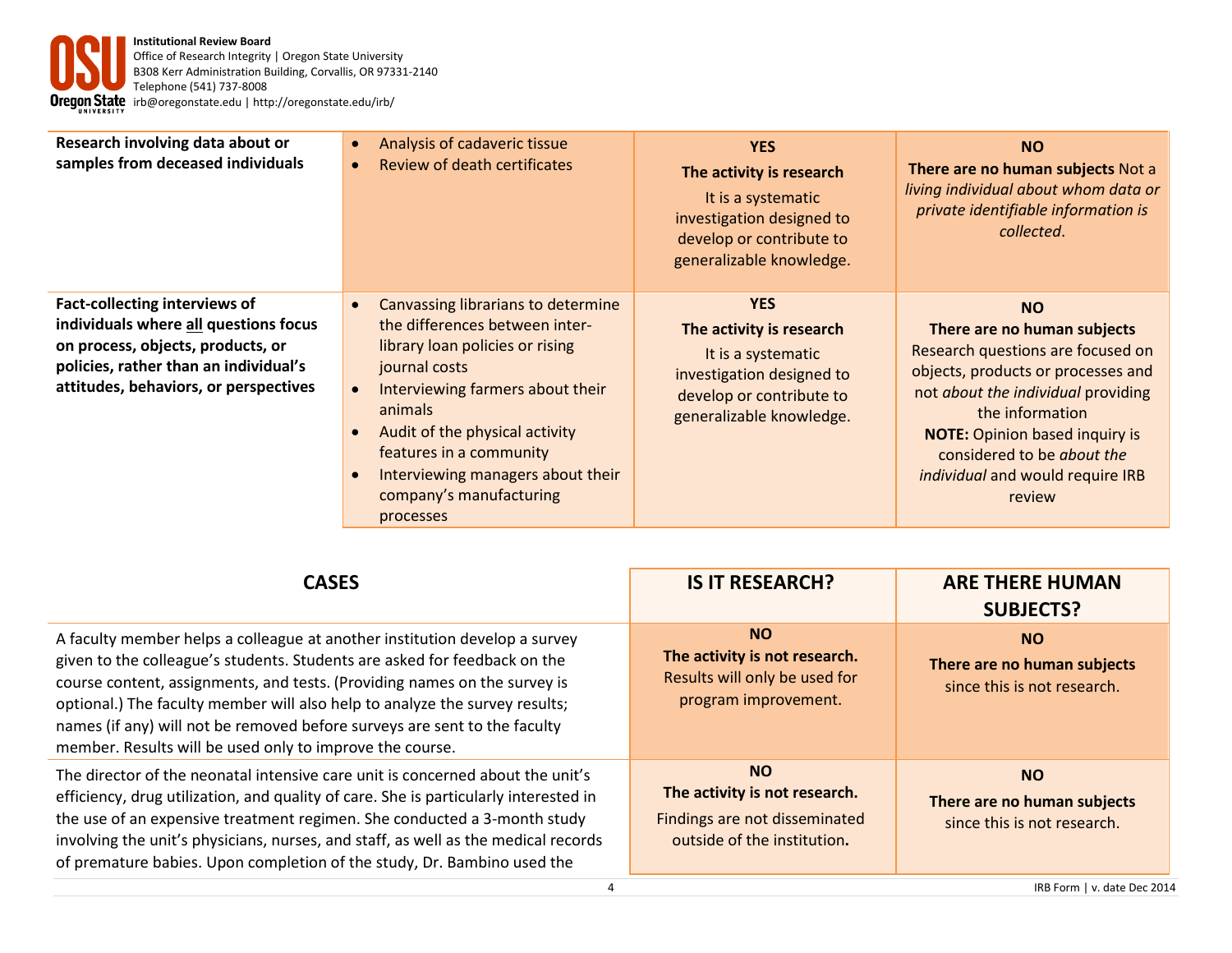

| data to make improvements in the unit. She then presented the data during<br>pediatric grand rounds.                                                                                                                                                                                                                                                                                                                                                                                                                                                                                                                                                                                                                                                                                                            |                                                                                                                                                   |                                                                                                                                                                                                                                     |
|-----------------------------------------------------------------------------------------------------------------------------------------------------------------------------------------------------------------------------------------------------------------------------------------------------------------------------------------------------------------------------------------------------------------------------------------------------------------------------------------------------------------------------------------------------------------------------------------------------------------------------------------------------------------------------------------------------------------------------------------------------------------------------------------------------------------|---------------------------------------------------------------------------------------------------------------------------------------------------|-------------------------------------------------------------------------------------------------------------------------------------------------------------------------------------------------------------------------------------|
| A graduate student who works part time at an art museum is helping the<br>museum conduct a survey of people who viewed the new Impressionist<br>exhibit. The student employee will interact with patrons to distribute the<br>surveys and will also help to analyze the responses. Individuals who complete<br>the survey and provide their name and address will be mailed a coupon good<br>for \$10 off their next visit to the museum. The museum will use the results of<br>the survey to design their new ad campaign, conduct fund-raising, and to plan<br>future exhibits.                                                                                                                                                                                                                               | <b>NO</b><br>The activity is not research.<br><b>Quality improvement projects</b><br>are not typically<br>generalizable.                          | <b>NO</b><br>There are no human subjects<br>since this is not research.                                                                                                                                                             |
| A graduate student intends to interview people about their experiences<br>related to race and identity. She will conduct audio-recorded interviews with<br>individuals from both rural and urban areas of the Middle Ease that the United<br>States and will ask some basic demographic questions and open-ended<br>questions about ethnicity, family, religion, defining experiences related to race<br>(good and bad) and definitions/concepts of race.<br>Data will be analyzed to look for similarities and differences among various<br>participants as well as compelling stories. The information will be used to<br>create a vignette-based fictional performance piece for the theater that<br>reflects on the nature of race and the self. Interview data will not be used for<br>any other purposes. | <b>NO</b><br>The activity is not research.<br>The project is not intended to<br>create, develop, or contribute<br>to generalizable knowledge.     | <b>NO</b><br>There are no human subjects<br>since this is not research.                                                                                                                                                             |
| A faculty member will conduct a federally-funded study to describe, compare,<br>categorize and analyze the tobacco use policies/restrictions of the most<br>heavily used public transportation systems in several countries and correlate<br>results to local tobacco use rates. The goal is to develop or contribute to<br>generalizable knowledge and results will be published/presented. Data will be<br>collected from existing datasets, websites, policies, and from transit authority<br>personnel (phone/email questionnaires).<br>Publically available data will be collected from transit authority websites to                                                                                                                                                                                      | <b>YES</b><br>The activity is research<br>It is a systematic investigation<br>designed to develop or<br>contribute to generalizable<br>knowledge. | <b>NO</b><br>There are no human subjects.<br>The information gathered via<br>questionnaires is not about<br>living individuals. All<br>information is factual<br>information about the<br>organizations policies and<br>procedures. |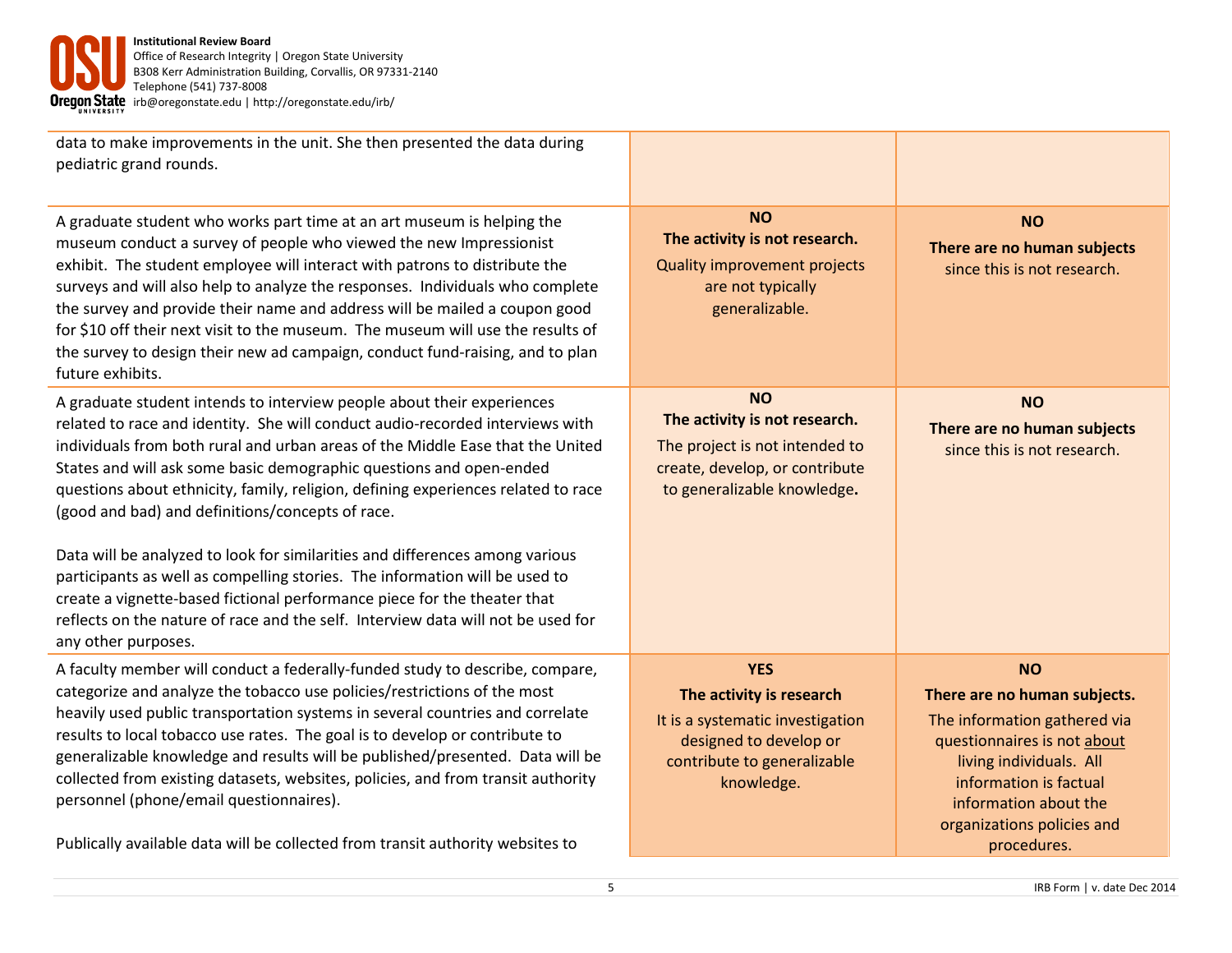document current policies/restrictions regarding tobacco usage. Online publically-available, aggregate data on tobacco use from the respective areas will also be obtained. Transit authority personnel will be contacted to obtain a written copy of any tobacco-related policies and to obtain factual information about how the policies are communicated. An email questionnaire will be sent first, followed by a phone call if no response. Only factual information about policies/organizations will be obtained.<sup>[3](#page-5-0)</sup>

A researcher is writing a grant and collects preliminary data about a subset of children to test a new measurement mechanism. The measures are noninvasive and occur in a context of typical educational practice. The intent of the data collection is to gather information for a grant proposal to support a rigorous evaluation of the measure. There is no intention to publish this data apart from including it in a grant proposal

l

### **YES**

## **This activity is research.**

Pilot testing, even if results are only used for grant proposals, is considered research because it is a systematic investigation that is used to *develop* generalizable knowledge.

<span id="page-5-0"></span>**NOTE:** If the researcher wanted to include questions about personal opinions on the policies/procedures or if additional personal data about the respondents and policy makers was collected, then it would be determined that data about living individuals was being collected and the research would include *human subjects.*

Many times, it comes down to specific questions and/or data points. Collecting information *from* an individual does not necessarily equal collecting information *about* an individual.

#### **YES**

#### **There are human subjects.**

The data about the children are collected through intervention or interaction.

#### **IRB Review is Required.**

6 IRB Form | v. date Dec 2014

<sup>&</sup>lt;sup>3</sup> Petty, Cheri. "You'll Know it When You See It: Defining Human Subjects Research Under DHHS Regulations." November 8, 2013. PRIM&R 2013 AER Conference. Boston, MA.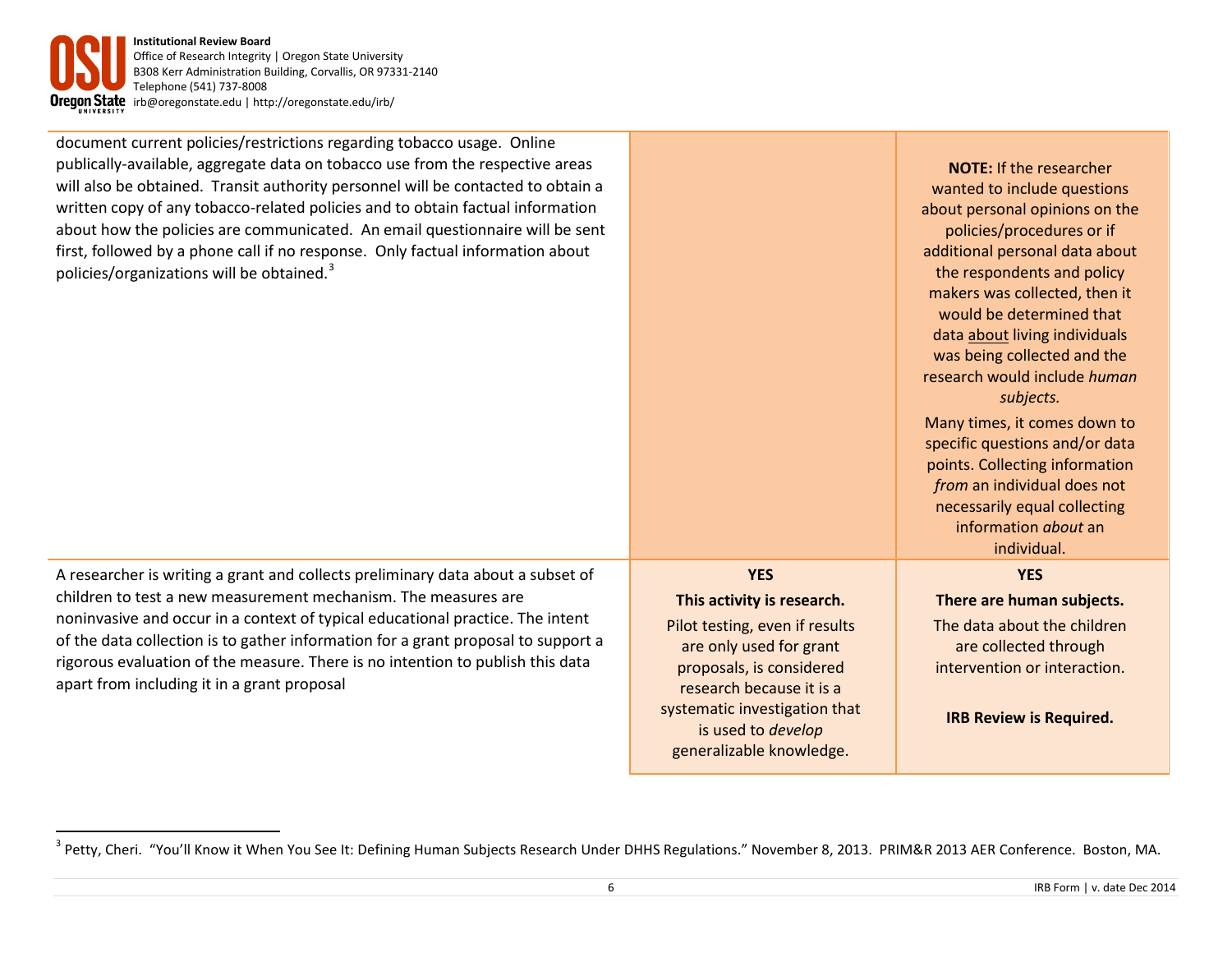

| <b>SCENARIOS</b>                                                                                            | <b>IS IT RESEARCH?</b>                                               | <b>ARE THERE HUMAN</b><br><b>SUBJECTS?</b>                              |
|-------------------------------------------------------------------------------------------------------------|----------------------------------------------------------------------|-------------------------------------------------------------------------|
| <b>Original Scenario:</b> The light bulbs in K-5 classrooms are changed from<br>incandescent to florescent. | NO.<br>The activity is not research.<br>No data are being collected. | <b>NO</b><br>There are no human subjects<br>since this is not research. |

Evaluators are now interested in whether or not the change in light bulbs influence the behavior in the classroom. Students are asked to complete a pre- and post- survey intended to gauge their attitudes towards the lighting in the classroom. Teachers also complete a pre- and post-survey to rate the behavior changes in their students.

Note: In these scenarios, "results" are defined as the individual participant data (survey responses from students and teachers) in either individual or aggregated form.

| <b>Scenario 1:</b> Researchers observe what type of light bulb is in each classroom<br>and measure impacts on classroom behavior.<br>Results will only be used to inform light decisions to improve classroom<br>behavior within the school of study.                                                                                                | <b>NO</b><br>The activity is not research.<br>Findings are not disseminated<br>outside of the institution.                                                                                                                             | <b>NO</b><br>There are no human subjects<br>since this is not research. |
|------------------------------------------------------------------------------------------------------------------------------------------------------------------------------------------------------------------------------------------------------------------------------------------------------------------------------------------------------|----------------------------------------------------------------------------------------------------------------------------------------------------------------------------------------------------------------------------------------|-------------------------------------------------------------------------|
| Scenario 2: Researchers observe what type of light bulb is in each classroom<br>and measure impacts on classroom behavior.<br>Results are used to inform light decisions to improve classroom behavior<br>within the school of study but researchers also intend to publish on how the<br>evaluation occurred, not on the results of the evaluation. | <b>NO</b><br>The activity is not research.<br>Findings of the evaluation are<br>not disseminated outside of the<br>institution. The publication<br>focuses on HOW the evaluation<br>occurred, not on the results of<br>the evaluation. | <b>NO</b><br>There are no human subjects<br>since this is not research. |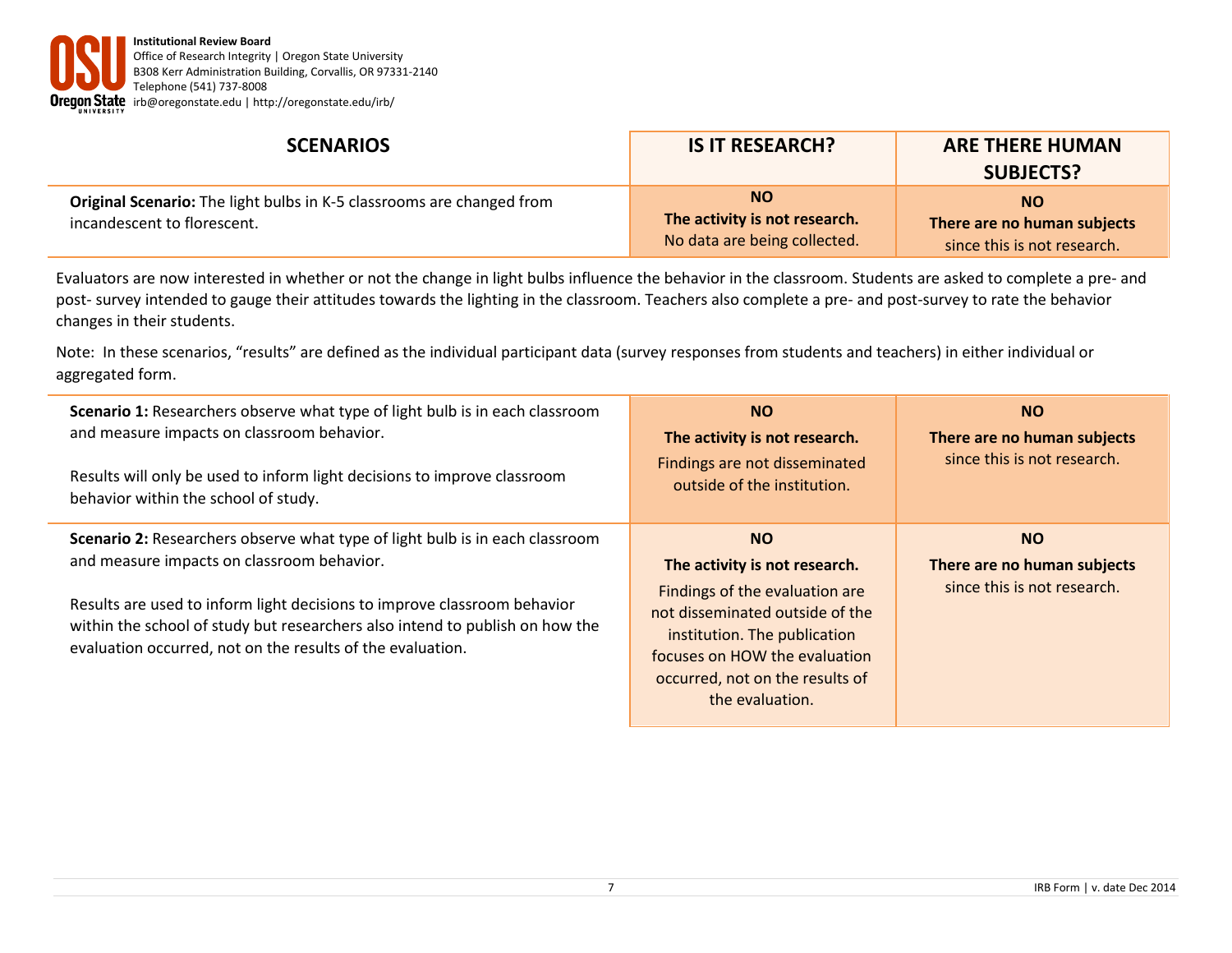

| Scenario 3: Researchers observe what type of light bulb is in each classroom<br>and measure impacts on classroom behavior.<br>Results are intended for publication.                                                                       | <b>YES</b><br>The activity is research.<br>Findings will be used to<br>contribute to generalizable<br>knowledge  | <b>YES</b><br>There are human subjects.<br>Researchers are collecting<br>information about the<br>participants (through surveys).                                                                 |
|-------------------------------------------------------------------------------------------------------------------------------------------------------------------------------------------------------------------------------------------|------------------------------------------------------------------------------------------------------------------|---------------------------------------------------------------------------------------------------------------------------------------------------------------------------------------------------|
|                                                                                                                                                                                                                                           |                                                                                                                  | <b>IRB review required.</b>                                                                                                                                                                       |
| Scenario 4: Classrooms are randomly assigned fluorescent or incandescent<br>light bulbs and researchers measure the impacts on classroom behavior.<br>Results will only be used for improving the behavior within the school of<br>study. | <b>NO</b><br>The activity is not research.<br>Findings are not disseminated<br>outside of the institution.       | <b>NO</b><br>There are no human subjects<br>since this is not research.                                                                                                                           |
| <b>Scenario 5:</b> Classrooms are randomly assigned fluorescent or incandescent<br>light bulbs and researchers measure the impacts on classroom behavior.<br>Results are intended for publication.                                        | <b>YES</b><br>The activity is research.<br>Findings will be used to<br>contribute to generalizable<br>knowledge. | <b>YES</b><br>There are human subjects.<br>Researchers are manipulating<br>the environment of the subjects<br>and collecting information about<br>them (through surveys).<br>IRB review required. |